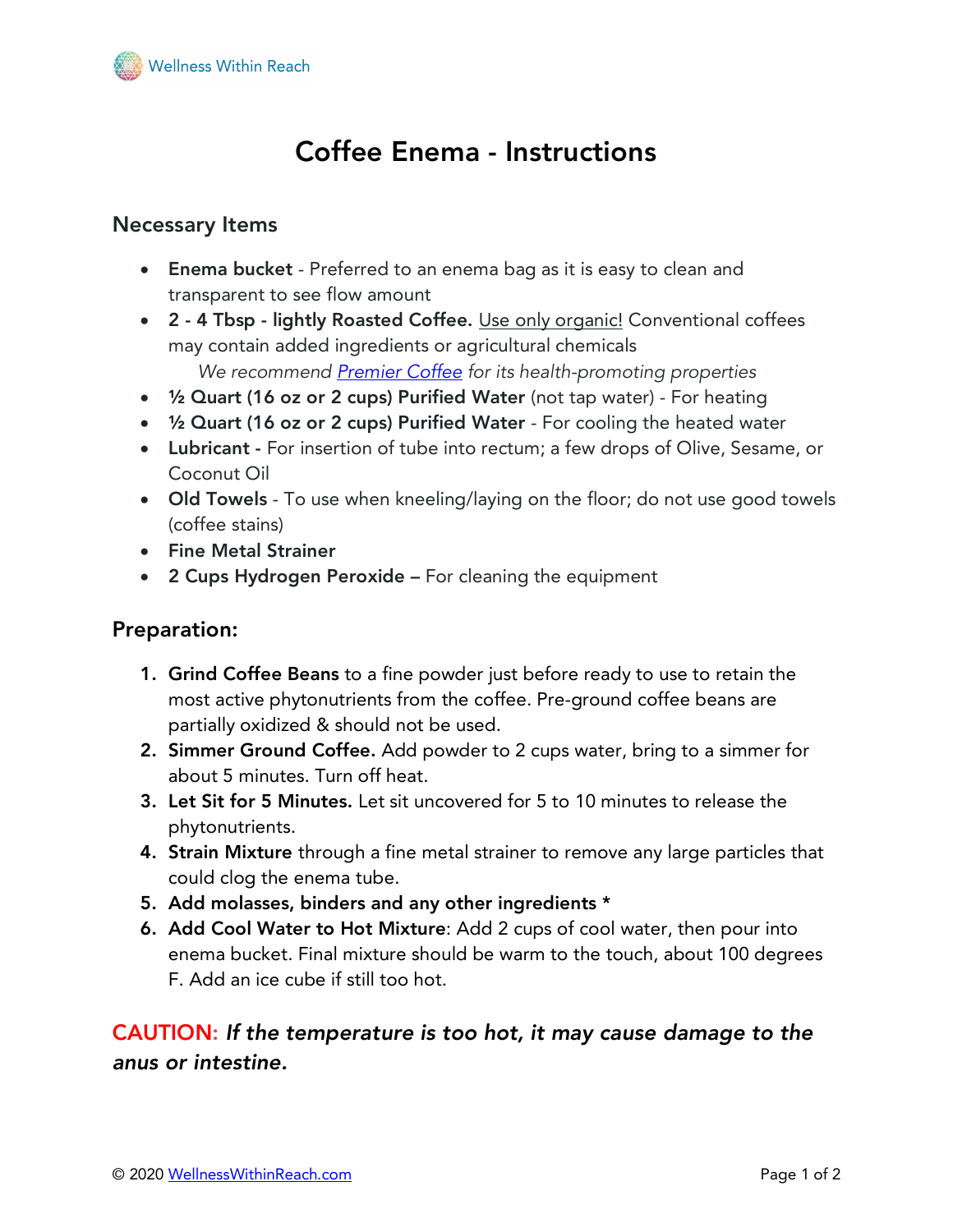

# **Instructions**

- 1. It is best to do enemas in the morning before eating and after the first bowel movement.
- 2. Before starting, drink plenty of water or consider using a liver/gallbladder tonic to open ducts.
- 3. A bathroom is the most practical room as a toilet is necessary. A bathtub is ideal not only for easy cleanup but it can also provide a therapeutic and relaxing experience while doing the enema. Just fill the tub with warm water, add Epsom salts and some essential oils.
- 4. If a tub is unavailable, spread old towels out on the floor to lie on and follow the same procedures.
- 5. Apply lubricant to rectum and nozzle of the hose. Lie down on left side in a fetal position, and slowly insert the nozzle about one inch.
- 6. Another method is to be kneeling and lean on one hand and then with the other hand, gently insert the enema nozzle. Be sure it is inserted fully. Lower head down near the floor so gravity will help the fluid flow downwards into the colon.
- 7. If some fecal matter is lower in the rectal tract, first begin by taking in a small amount of the fluid, hold briefly, and expel fecal matter. Then proceed to the first round.
- 8. Once comfortable, slowly open the valve that begins the flow and leave it open until bucket is half emptied (or until you feel full). If the flow seems too fast, close the hose clamp; wait for a minute or two, then open the clamp again. Try to take in about half of the liquid (½ quart) , leaving the rest for a second round immediately following the first. Close the clamp, remove the nozzle.
- 9. Lie on right side, (or if on back, try to elevate pelvis) Squeeze your pelvic floor muscles to keep the liquid inside, like doing a Kegel exercise, or trying to stop the flow of urine.
- 10.Lie back and enjoy a relaxing bath during this time! Try listening to music or meditating
- 11.Try to hold for around 15 minutes. For the first round, sometimes five minutes or less is only possible but it gets easier with practice. When necessary, sit on the toilet and expel the fluids.
- 12.When ready, start the second round, and repeat the previous steps.
- 13.When finished, clean the enema kit to avoid infection:
	- Run clean water through to rinse out the coffee, then
	- Fasten the clamp at the bottom and
	- Fill with 2 cups of Hydrogen Peroxide
	- Let it sit for 15 minutes, then drain and rinse with purified water